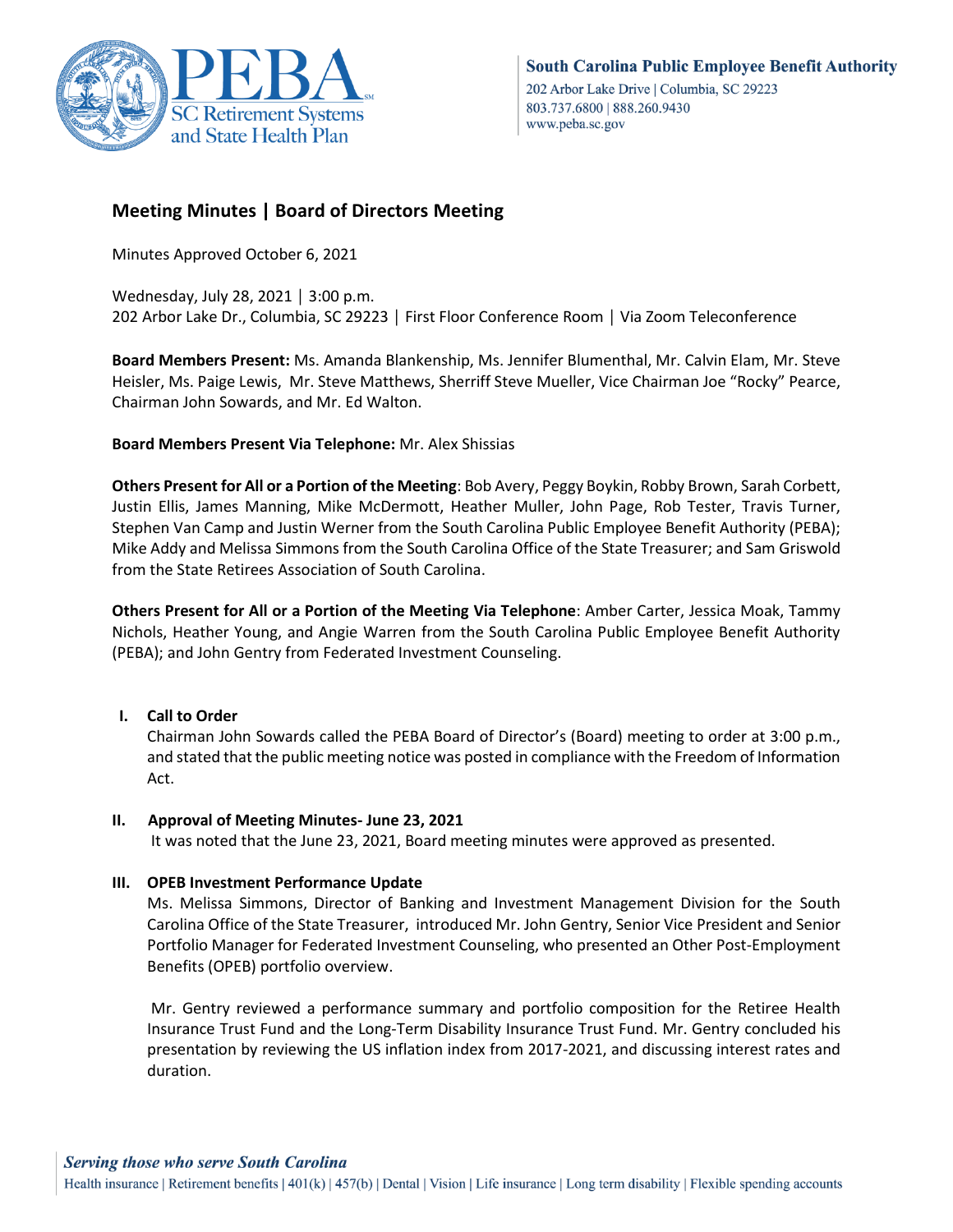## **IV. Strategic Plan Approval**

Chairman Sowards announced that staff presented an update to the 2021-2025 Strategic Plan at the June 23, 2021, Board meeting that should have required a motion for approval.

Mr. Rocky Pearce made a motion, which was seconded by Ms. Paige Lewis, and passed unanimously, that the PEBA Board adopt the 2021-2025 Strategic Plan as presented.

## **V. Committee Reports**

## **A. Finance, Administration, Audit and Compliance (FAAC) Committee**

Ms. Jennifer Blumenthal reported that the FAAC Committee met this morning, and elected Ms. Amanda Blankenship to serve as the Committee's Vice-Chairman.

Ms. Blumenthal noted that Ms. Sarah Corbett, Chief Operating Officer, reviewed strategic key measures related to the FAAC Committee, and stated that PEBA's customer satisfaction rate exceeded 98 percent for both the Visitor's Center and Customer Contact Center.

Ms. Blumenthal reported that Mr. Mike Heale, Principal, CEM Benchmarking, presented PEBA's Pension Administration Benchmarking Results for Fiscal Year 2020, and noted that PEBA's cost per member of \$33 was the lowest in all pension administration categories. The peer average was a cost per member of \$85.

Ms. Blumenthal stated that Mr. John Page, Director of Internal Audit, presented internal audit reports related to Actuarial File Creation, Review and Delivery; an internal audit report related to Health Plan Tax Reporting; and the Internal Audit Plan Update.

Ms. Blumenthal advised that the FAAC Committee made a motion to recommend that the full Board accept the proposed fiscal year 2023 agency budget effective July 1, 2022, as presented. Chairman Sowards stated that a Committee motion does not require a second. The motion passed unanimously.

#### **B. Health Care Policy Committee**

Mr. Pearce reported that the Health Care Policy Committee met earlier in the morning, and Mr. Rob Tester, Health Care Policy Director, reviewed the 2022 State Health Plan Approval of Benefits and Contributions.

Mr. Pearce advised that the Health Care Policy Committee made a motion to recommend that the full Board approve the State Health Plan of Benefits and Contributions for Plan year 2022 as presented. Chairman Sowards stated that a Committee motion does not require a second. The motion passed unanimously.

Mr. Pearce stated that the Committee received an update regarding the Medical University of South Carolina (MUSC) Health Plan, which continues to perform positively.

Mr. Pearce advised that the Health Care Policy Committee made a motion to recommend to the PEBA Board that it amend the Plan of Benefits for the MUSC Health Plan to allow an MUHA-affiliated governmental entity created pursuant to Section 59-123-60(E)(13) to elect